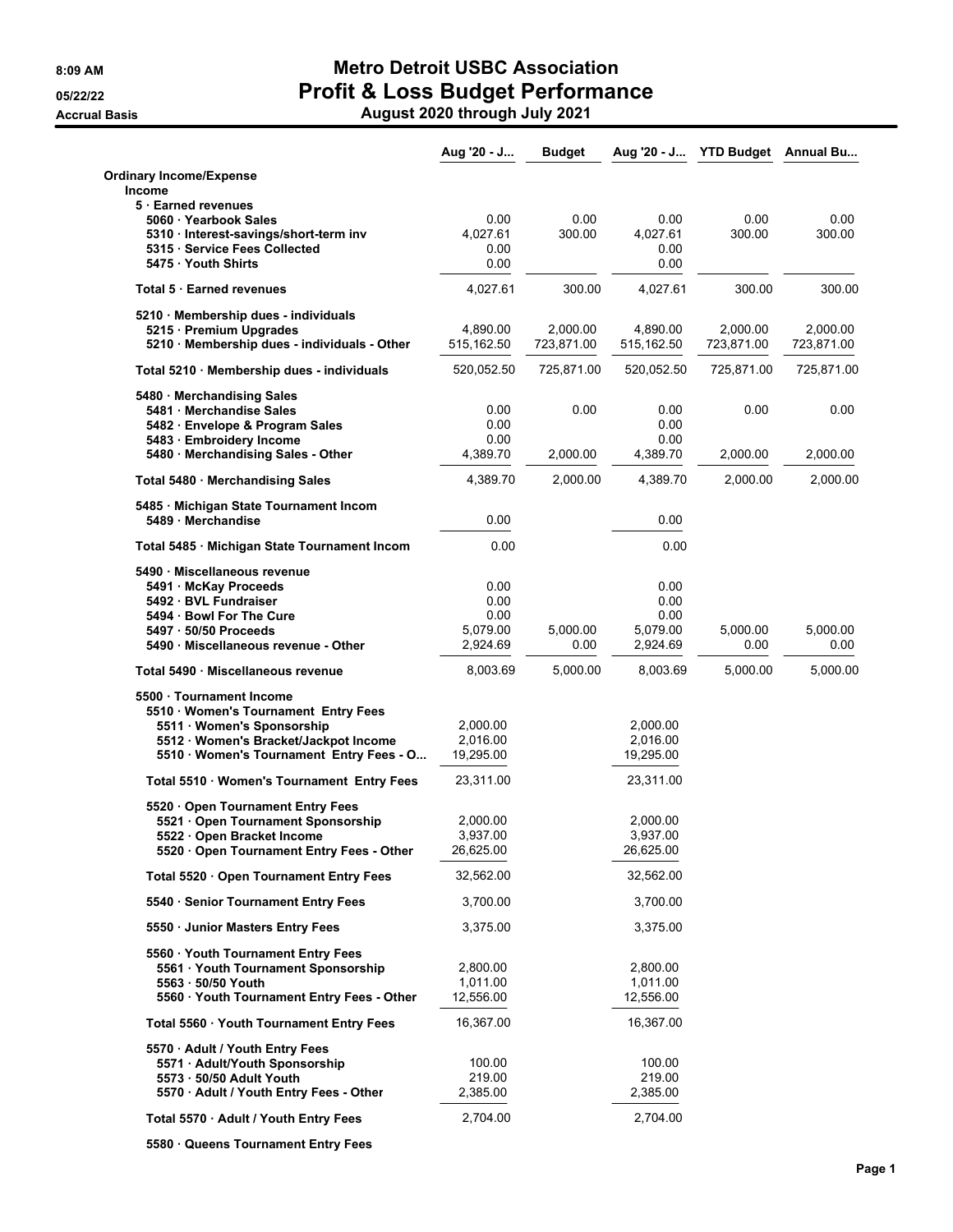|                                                                           | Aug '20 - J           | <b>Budget</b>        | Aug '20 - J           | <b>YTD Budget</b> Annual Bu |                      |
|---------------------------------------------------------------------------|-----------------------|----------------------|-----------------------|-----------------------------|----------------------|
| 5581 Queens Sponsorship                                                   | 1,000.00              |                      | 1,000.00              |                             |                      |
| 5582 Queens Bracket Income<br>5580 Queens Tournament Entry Fees - Other   | 130.00<br>2,145.00    |                      | 130.00<br>2,145.00    |                             |                      |
| Total 5580 · Queens Tournament Entry Fees                                 | 3,275.00              |                      | 3,275.00              |                             |                      |
| 5590 · Masters Tournament Entry Fees                                      |                       |                      |                       |                             |                      |
| 5591 · Masters Sponsorship                                                | 1,000.00              |                      | 1,000.00              |                             |                      |
| 5592 Masters Bracket Income<br>5590 Masters Tournament Entry Fees - Other | 621.00<br>11,700.00   |                      | 621.00<br>11,700.00   |                             |                      |
| Total 5590 · Masters Tournament Entry Fees                                | 13,321.00             |                      | 13,321.00             |                             |                      |
|                                                                           |                       |                      |                       |                             |                      |
| 5600 · Sr Masters Tournament Entry Fee<br>5601 · Sr Masters Sponsorship   | 1,000.00              |                      | 1,000.00              |                             |                      |
| 5602 Sr Masters Bracket Income                                            | 817.00                |                      | 817.00                |                             |                      |
| 5600 · Sr Masters Tournament Entry Fee - Ot                               | 12,360.00             |                      | 12,360.00             |                             |                      |
| Total 5600 · Sr Masters Tournament Entry Fee                              | 14,177.00             |                      | 14,177.00             |                             |                      |
| 5610 · Super Sr Masters Entry Fees<br>5611 · Super Sr Masters Sponsorship | 1,000.00              |                      | 1,000.00              |                             |                      |
| 5612 · Super Sr Masters Bracket Income                                    | 145.00                |                      | 145.00                |                             |                      |
| 5610 · Super Sr Masters Entry Fees - Other                                | 4,100.00              |                      | 4,100.00              |                             |                      |
| Total 5610 · Super Sr Masters Entry Fees                                  | 5,245.00              |                      | 5,245.00              |                             |                      |
| 5620 · 500 Club Tournament Entry Fees                                     | 2,156.00              |                      | 2,156.00              |                             |                      |
| 5660 Women's Series                                                       |                       |                      |                       |                             |                      |
| 5661 Women's Series events<br>5668 Women's Series Brackets                | 8,183.00<br>699.00    |                      | 8,183.00<br>699.00    |                             |                      |
| 5669 Women's Series 50/50                                                 | 388.00                |                      | 388.00                |                             |                      |
| 5670 · Women's Series Sponsorship                                         | 500.00                |                      | 500.00                |                             |                      |
| Total 5660 · Women's Series                                               | 9,770.00              |                      | 9,770.00              |                             |                      |
| 5680 Men's Series                                                         |                       |                      |                       |                             |                      |
| 5681 · Men's Series Entry Fees<br>5682 Men's Series brackets              | 14,505.00<br>1,565.00 |                      | 14,505.00<br>1,565.00 |                             |                      |
| 5683 Men's Series 50/50                                                   | 398.00                |                      | 398.00                |                             |                      |
| Total 5680 Men's Series                                                   | 16,468.00             |                      | 16,468.00             |                             |                      |
| 5690 · WS/MS Mixed Baker Doubles<br>5691 · Mixed Baker Doubles Entry Fees | 2,790.00              |                      | 2,790.00              |                             |                      |
| Total 5690 · WS/MS Mixed Baker Doubles                                    | 2,790.00              |                      | 2,790.00              |                             |                      |
| Total 5500 · Tournament Income                                            | 149,221.00            |                      | 149,221.00            |                             |                      |
| <b>Total Income</b>                                                       | 685,694.50            | 733,171.00           | 685,694.50            | 733,171.00                  | 733,171.00           |
| <b>Gross Profit</b>                                                       | 685,694.50            | 733,171.00           | 685,694.50            | 733,171.00                  | 733,171.00           |
| <b>Expense</b>                                                            |                       |                      |                       |                             |                      |
| 7000 · State / National Dues                                              |                       |                      |                       |                             |                      |
| 7061 · USBC Fees                                                          | 259,684.00            | 370,554.00           | 259,684.00            | 370,554.00                  | 370,554.00           |
| 7062 USBC Youth Fees<br>7063 MSUSBCBA Fees                                | 5,658.00<br>0.00      | 6,548.00<br>0.00     | 5,658.00<br>0.00      | 6,548.00<br>0.00            | 6,548.00<br>0.00     |
| 7065 · Michigan State USBC Youth Fees                                     | 1,300.00              | 1,300.00             | 1,300.00              | 1,300.00                    | 1,300.00             |
| 7067 · Michigan State USBC Fees                                           | 18,776.00             | 26,899.00            | 18,776.00             | 26,899.00                   | 26,899.00            |
| Total 7000 · State / National Dues                                        | 285,418.00            | 405,301.00           | 285,418.00            | 405,301.00                  | 405,301.00           |
| 7100 Member Programs                                                      |                       |                      |                       |                             |                      |
| 7110 · Awards - program-related<br>7112 · Crystal Awards                  | 12,002.67<br>3,258.37 | 25,000.00            | 12,002.67<br>3,258.37 | 25,000.00                   | 25,000.00            |
| 7115 · Banquet                                                            | 0.00                  | 1,000.00             | 0.00                  | 1,000.00                    | 1,000.00             |
| 7120 Directors Expenses                                                   | 0.00                  |                      | 0.00                  |                             |                      |
| 7135 · Bowling Showcase News<br>7140 · Promotion                          | 541.62<br>0.00        | 4,000.00<br>5,000.00 | 541.62<br>0.00        | 4,000.00<br>5,000.00        | 4,000.00<br>5,000.00 |
|                                                                           |                       |                      |                       |                             |                      |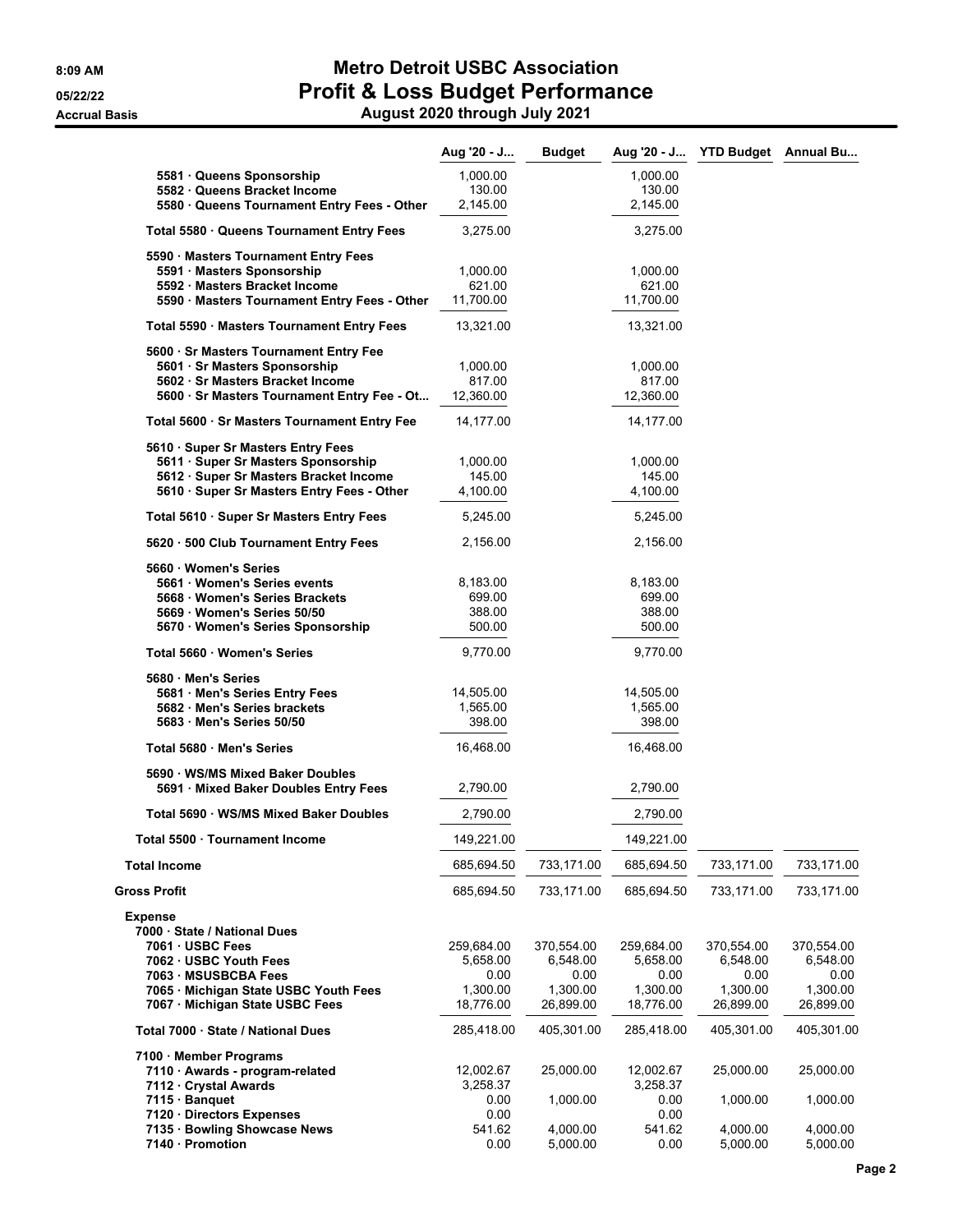|                                                                        | Aug '20 - J          | <b>Budget</b> | Aug '20 - J          | <b>YTD Budget</b> | Annual Bu  |
|------------------------------------------------------------------------|----------------------|---------------|----------------------|-------------------|------------|
| 7145 · RVP Expenses                                                    | 381.25               | 500.00        | 381.25               | 500.00            | 500.00     |
| 7147 Video / Bowling Showcase                                          | 19,672.00            | 20,000.00     | 19,672.00            | 20,000.00         | 20,000.00  |
| 7150 Website Maintenance                                               | 420.00               | 500.00        | 420.00               | 500.00            | 500.00     |
|                                                                        |                      | 56,000.00     | 36,275.91            |                   | 56,000.00  |
| Total 7100 · Member Programs                                           | 36,275.91            |               |                      | 56,000.00         |            |
| 7200 · Salaries & related expenses                                     |                      |               |                      |                   |            |
| 7220 · Salaries & wages                                                | 152,234.97           | 170,000.00    | 152,234.97           | 170,000.00        | 170,000.00 |
| 7221 · State Tourn Bracket Payroll                                     | 0.00<br>0.00         |               | 0.00<br>0.00         |                   |            |
| 7223 · Video Production Payroll<br>7230 · Pension plan contributions   | 4,465.26             | 5,000.00      | 4,465.26             | 5,000.00          | 5,000.00   |
| 7240 · Employee Insurance                                              | 30,308.60            | 30,000.00     | 30,308.60            | 30,000.00         | 30,000.00  |
| 7245 · Retiree Insurance                                               | 7,200.00             | 7,200.00      | 7,200.00             | 7,200.00          | 7,200.00   |
| 7250 · Payroll taxes                                                   | 13,904.55            | 22,000.00     | 13,904.55            | 22,000.00         | 22,000.00  |
| 7270 · Lane Certification Wages                                        | 0.00                 |               | 0.00                 |                   |            |
| Total 7200 · Salaries & related expenses                               | 208,113.38           | 234,200.00    | 208,113.38           | 234,200.00        | 234,200.00 |
| 7800 · Tournament Expenses                                             |                      |               |                      |                   |            |
| 7810 · Women's Tournament Expenses                                     |                      |               |                      |                   |            |
| 7811 Women's Tournament Prize List                                     | 14,056.00            |               | 14,056.00            |                   |            |
| 7812 · Women's Tournament Lineage                                      | 5,574.25             |               | 5,574.25             |                   |            |
| 7813 Women's Tournament Help                                           | 978.25               |               | 978.25               |                   |            |
| 7815 Women's Tournament Awards                                         | 499.41               |               | 499.41               |                   |            |
| 7818 · Women's Tourn Squad Org/Misc                                    | 310.00               |               | 310.00               |                   |            |
| 7819 · Women's Tourn Staff Support                                     | 1,635.20             |               | 1,635.20             |                   |            |
| Total 7810 · Women's Tournament Expenses                               | 23,053.11            |               | 23,053.11            |                   |            |
| 7820 Open Tournament Expenses                                          |                      |               |                      |                   |            |
| 7821 Open Tournament Prize List                                        | 18,852.00            |               | 18,852.00            |                   |            |
| 7822 · Open Tournament Lineage                                         | 6,575.25             |               | 6,575.25             |                   |            |
| 7823 · Open Tournament Help                                            | 978.25               |               | 978.25               |                   |            |
| 7825 Open Tournament Awards                                            | 499.40               |               | 499.40               |                   |            |
| 7828 · Open Tournament Squad Org/Misc                                  | 340.00               |               | 340.00               |                   |            |
| 7829 · Open Tournament Staff Support                                   | 1,902.40             |               | 1,902.40             |                   |            |
| Total 7820 · Open Tournament Expenses                                  | 29,147.30            |               | 29,147.30            |                   |            |
| 7840 · Senior Tournament Expenses                                      |                      |               |                      |                   |            |
| 7841 · Senior Tournament Prize List                                    | 2,035.00             |               | 2,035.00             |                   |            |
| 7842 · Senior Tournament Lineage                                       | 1,387.50             |               | 1,387.50             |                   |            |
| 7843 · Senior Tournament Help                                          | 153.00               |               | 153.00<br>27.75      |                   |            |
| 7849 · Senior Tournament Staff Support                                 | 27.75                |               |                      |                   |            |
| Total 7840 · Senior Tournament Expenses                                | 3,603.25             |               | 3,603.25             |                   |            |
| 7850 · Junior Masters Expenses                                         |                      |               |                      |                   |            |
| 7851 · Junior Masters Scholarships                                     | 1,275.00             |               | 1,275.00             |                   |            |
| 7852 Junior Masters Lineage<br>7858 · Junior Masters Junior Gold Entr  | 1,115.00             |               | 1,115.00             |                   |            |
| 7859 Junior Masters Staff Support                                      | 600.00<br>178.60     |               | 600.00<br>178.60     |                   |            |
| Total 7850 · Junior Masters Expenses                                   | 3,168.60             |               | 3,168.60             |                   |            |
|                                                                        |                      |               |                      |                   |            |
| 7860 Youth Tournament Expenses<br>7861 · Youth Tournament Scholarships |                      |               |                      |                   |            |
| 7862 Youth Tournament Lineage                                          | 4,995.00<br>5,857.50 |               | 4,995.00<br>5,857.50 |                   |            |
| 7863 · Youth Tournament Help                                           | 1,112.00             |               | 1,112.00             |                   |            |
| 7865 Youth Tournament Awards                                           | 1,776.90             |               | 1,776.90             |                   |            |
| 7867 · Youth Tournament Banquet                                        | 0.00                 |               | 0.00                 |                   |            |
| 7868 Youth Tournament Patches                                          | 633.01               |               | 633.01               |                   |            |
| 7869 · Youth Tournament Staff Support                                  | 754.20               |               | 754.20               |                   |            |
| Total 7860 · Youth Tournament Expenses                                 | 15,128.61            |               | 15,128.61            |                   |            |
| 7870 · Adult / Youth Expenses                                          |                      |               |                      |                   |            |
| 7871 · Adult / Youth Scholarships                                      | 1,245.00             |               | 1,245.00             |                   |            |
| 7872 · Adult / Youth Lineage                                           | 1,245.00             |               | 1,245.00             |                   |            |
| 7873 · Adult / Youth Tournament Help                                   | 282.00               |               | 282.00               |                   |            |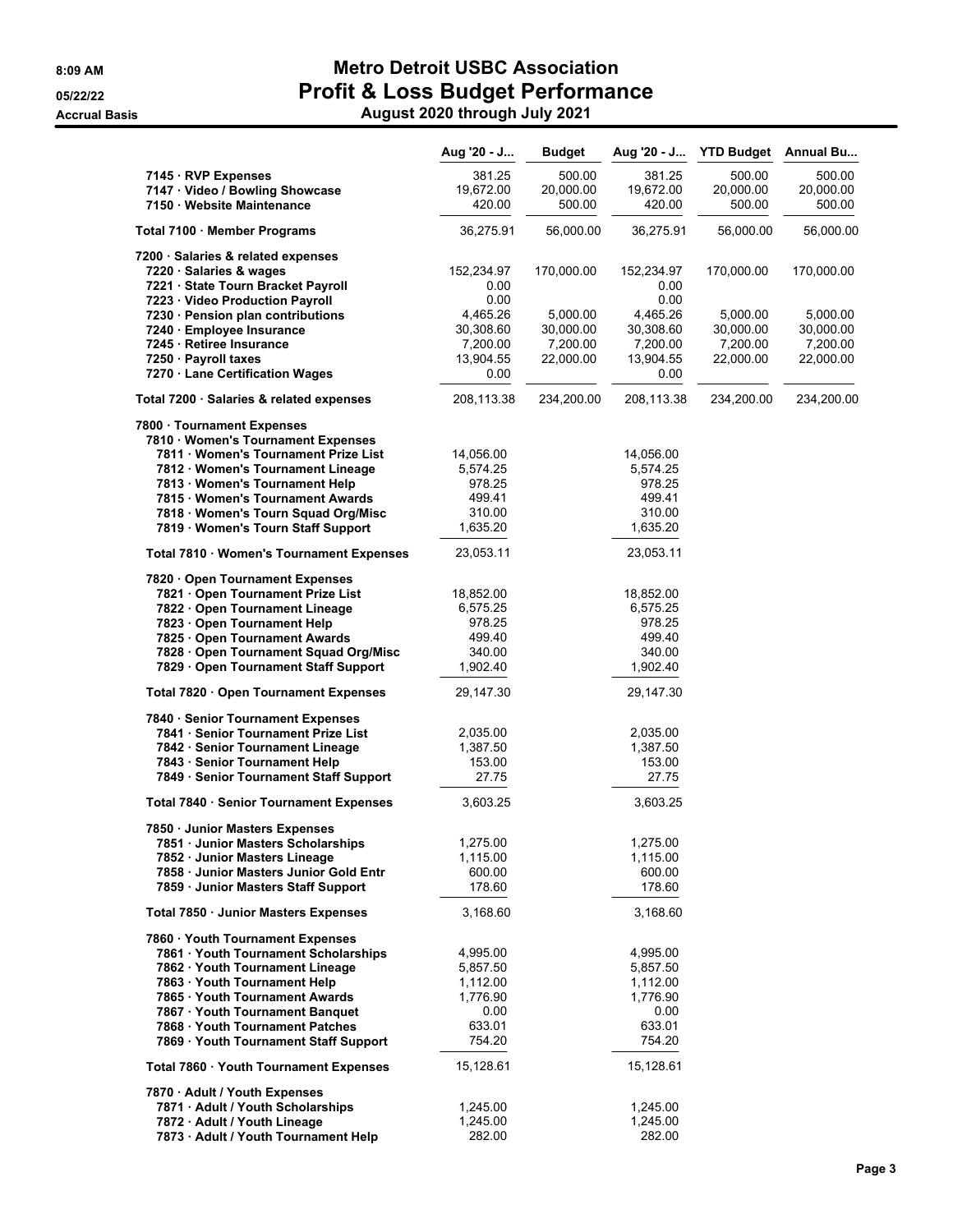|                                            | Aug '20 - J | <b>Budget</b> |            | Aug '20 - J YTD Budget Annual Bu |          |
|--------------------------------------------|-------------|---------------|------------|----------------------------------|----------|
| 7879 · Adult / Youth Staff Support         | 132.80      |               | 132.80     |                                  |          |
| Total 7870 · Adult / Youth Expenses        | 2,904.80    |               | 2,904.80   |                                  |          |
| 7880 Queens Expenses                       |             |               |            |                                  |          |
| 7881 Queens Prize List                     | 2,725.00    |               | 2,725.00   |                                  |          |
| 7882 · Queens Lineage                      | 572.00      |               | 572.00     |                                  |          |
| 7885 Queens Awards                         | 63.00       |               | 63.00      |                                  |          |
| 7888 · Queens Misc Expense                 | 250.00      |               | 250.00     |                                  |          |
| 7889 · Queens Staff Support                | 75.00       |               | 75.00      |                                  |          |
| Total 7880 Queens Expenses                 | 3,685.00    |               | 3,685.00   |                                  |          |
| 7890 · Masters Expenses                    |             |               |            |                                  |          |
| 7891 Masters Prize List                    | 11,600.00   |               | 11,600.00  |                                  |          |
| 7892 · Masters Lineage                     | 1,467.00    |               | 1,467.00   |                                  |          |
| 7895 Masters Awards                        | 63.00       |               | 63.00      |                                  |          |
| 7899 Masters Staff Support                 | 351.00      |               | 351.00     |                                  |          |
|                                            | 13,481.00   |               | 13,481.00  |                                  |          |
| Total 7890 · Masters Expenses              |             |               |            |                                  |          |
| 7900 · Sr Masters Expenses                 |             |               |            |                                  |          |
| 7901 · Sr Masters Prize List               | 11,700.00   |               | 11,700.00  |                                  |          |
| 7902 · Sr Masters Lineage                  | 2,005.00    |               | 2,005.00   |                                  |          |
| 7905 · Sr Masters Awards                   | 63.00       |               | 63.00      |                                  |          |
| 7909 · Sr Masters Staff Support            | 360.50      |               | 360.50     |                                  |          |
| Total 7900 · Sr Masters Expenses           | 14,128.50   |               | 14,128.50  |                                  |          |
| 7910 · Super Sr Masters Expenses           |             |               |            |                                  |          |
| 7911 · Super Sr Masters Prize List         | 4,675.00    |               | 4,675.00   |                                  |          |
| 7912 · Super Sr Masters Lineage            | 737.00      |               | 737.00     |                                  |          |
| 7915 · Super Sr Masters Awards             | 63.00       |               | 63.00      |                                  |          |
| 7919 · Super Sr Masters Staff Support      | 147.00      |               | 147.00     |                                  |          |
| Total 7910 · Super Sr Masters Expenses     | 5,622.00    |               | 5,622.00   |                                  |          |
| 7920 · 500 Club Expenses                   |             |               |            |                                  |          |
| 7921 · 500 Club Prize List                 | 1,125.00    |               | 1,125.00   |                                  |          |
| 7922 · 500 Club Lineage                    | 712.50      |               | 712.50     |                                  |          |
| 7923 · 500 Club Help                       | 80.00       |               | 80.00      |                                  |          |
| 7929 - 500 Club Staff Support              | 142.50      |               | 142.50     |                                  |          |
|                                            |             |               |            |                                  |          |
| Total 7920 · 500 Club Expenses             | 2,060.00    |               | 2,060.00   |                                  |          |
| 7940 · Women's Series Expenses             |             |               |            |                                  |          |
| 7941 Women's Series Prize List             | 7,310.00    |               | 7,310.00   |                                  |          |
| 7942 · Women's Series Lineage              | 1,528.00    |               | 1,528.00   |                                  |          |
| 7943 · Women's Series Cup prize list       | 2,100.00    |               | 2,100.00   |                                  |          |
| 7944 · Women's Series Banquet              | 300.00      |               | 300.00     |                                  |          |
| 7946 · Miscellaneous Expenses              | 256.00      |               | 256.00     |                                  |          |
|                                            |             |               |            |                                  |          |
| Total 7940 · Women's Series Expenses       | 11,494.00   |               | 11,494.00  |                                  |          |
| 7950 Men's Series Expenses                 |             |               |            |                                  |          |
| 7951 Men's Series Prize List               | 9,970.00    |               | 9,970.00   |                                  |          |
| 7952 Men's Series Lineage                  | 2,588.00    |               | 2,588.00   |                                  |          |
| 7953 · Men's Series Cup Prize List         | 2,100.00    |               | 2,100.00   |                                  |          |
| Total 7950 · Men's Series Expenses         | 14,658.00   |               | 14,658.00  |                                  |          |
|                                            |             |               |            |                                  |          |
| 7960 · WS/MS Mixed Baker Doubles Expen     |             |               |            |                                  |          |
| 7961 Mixed Baker Doubles Prize List        | 2,200.00    |               | 2,200.00   |                                  |          |
| 7962 · Mixed Baker Doubles lineage         | 536.00      |               | 536.00     |                                  |          |
| Total 7960 · WS/MS Mixed Baker Doubles Exp | 2,736.00    |               | 2,736.00   |                                  |          |
| Total 7800 Tournament Expenses             | 144,870.17  |               | 144,870.17 |                                  |          |
|                                            |             |               |            |                                  |          |
| 8100 · Non-personnel expenses              |             |               |            |                                  |          |
| 8105 Accounting fees                       | 1,200.00    | 1,200.00      | 1,200.00   | 1,200.00                         | 1,200.00 |
| 8110 Christmas Party Expenses              | 0.00        | 1,000.00      | 0.00       | 1,000.00                         | 1,000.00 |

**Page 4**